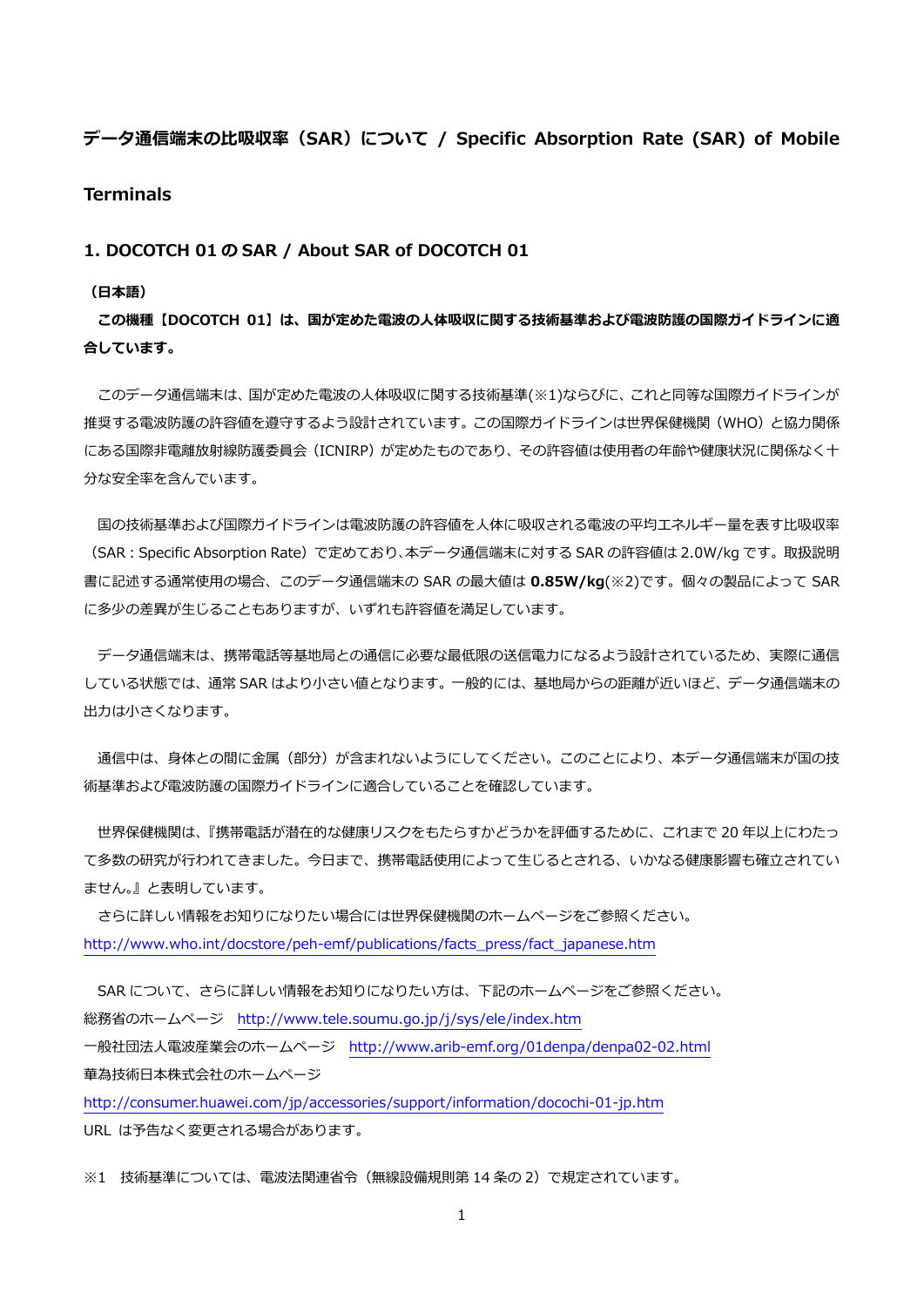#### **(In English)**

## **This model [DOCOTCH 01] device complies with Japanese technical regulations and international guidelines regarding exposure to radio waves.**

This device was designed in observance of Japanese technical regulations regarding exposure to radio waves (\*1) and limits to exposure to radio waves recommended by a set of equivalent international guidelines. This set of international guidelines was set out by the International Commission on Non-Ionizing Radiation Protection (ICNIRP), which is in collaboration with the World Health Organization (WHO), and the permissible limits include a substantial safety margin designed to assure the safety of all persons, regardless of age and health condition.

The technical regulations and international guidelines set out limits for radio waves as the Specific Absorption Rate, or SAR, which is the value of absorbed energy in any 10 grams of tissue over a 6-minute period. The SAR limit for mobile terminals is 2.0 W/kg. The highest SAR value for this device when tested for intended use described in the instruction manual is **0.85 W/kg** (\*2). There may be slight differences between the SAR levels for each product, but they all satisfy the limit.

The actual SAR of this device while operating can be well below that indicated above. This is due to automatic changes to the power level of the device to ensure it only uses the minimum required to reach the network. Therefore in general, the closer you are to a base station, the lower the power output of the device.

During communication, please don't include any metals between the device and your body. This device satisfies the technical regulations and international guidelines.

The World Health Organization has stated that "a large number of studies have been performed over the last two decades to assess whether mobile phones pose a potential health risk. To date, no adverse health effects have been established as being caused by mobile phone use."

Please refer to the WHO website if you would like more detailed information. http://www.who.int/docstore/peh-emf/publications/facts\_press/fact\_english.htm

Please refer to the websites listed below if you would like more detailed information regarding SAR. Ministry of Internal Affairs and Communications Website: http://www.tele.soumu.go.jp/e/sys/ele/index.htm Association of Radio Industries and Businesses Website: http://www.arib-emf.org/01denpa/denpa02-02.html (in Japanese only)

HUAWEI TECHNOLOGIES CO., LTD. Website:

http://consumer.huawei.com/jp/accessories/support/information/docochi-01-jp.htm (in Japanese only) This URL may be changed without notice.

\*1 Technical regulations are defined by the Ministerial Ordinance Related to Radio Law (Article 14-2 of Radio